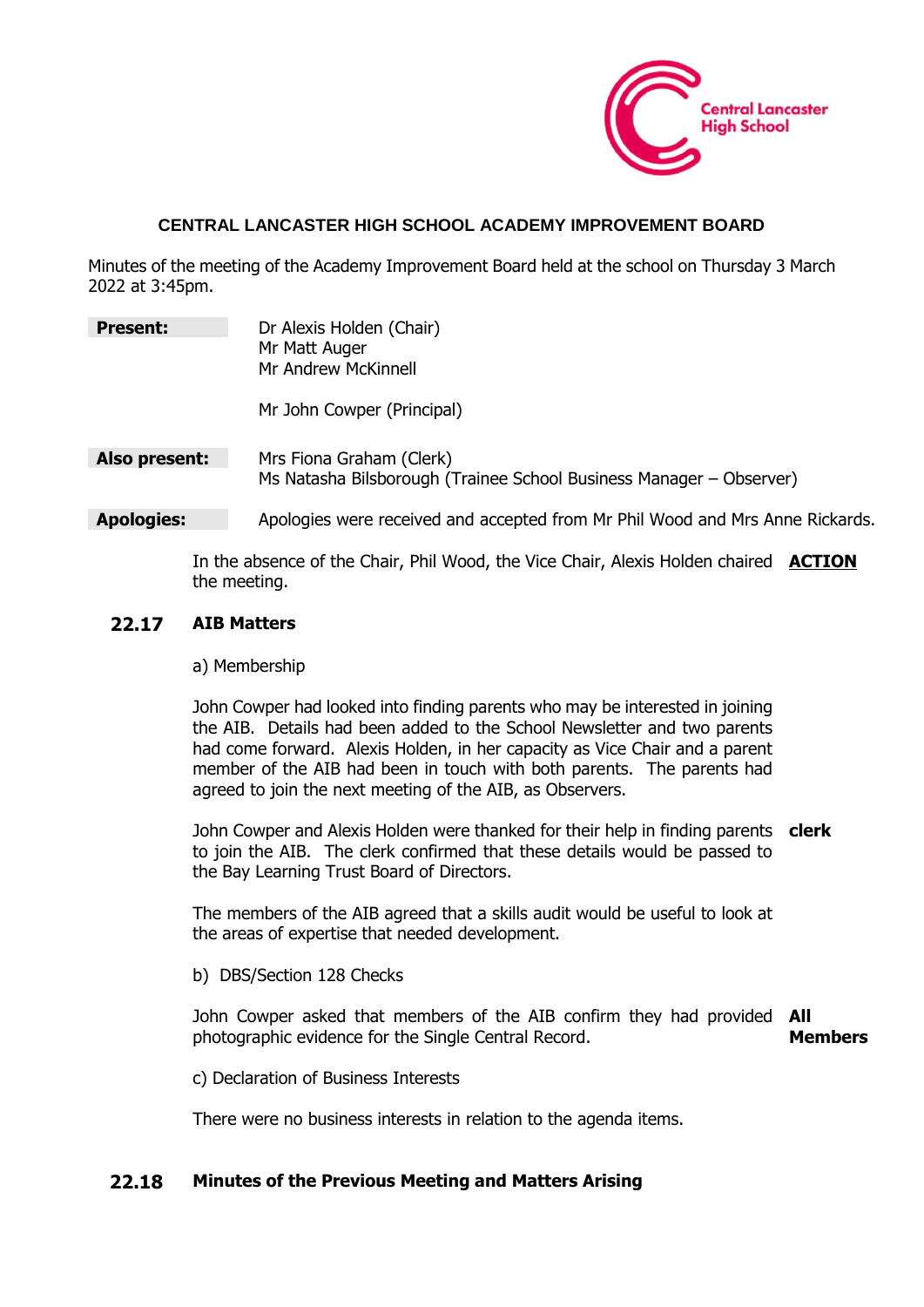The minutes of the previous meeting held on 21 January 2022, having been circulated, were approved and signed by the chair as a correct record.

AIB members noted the following matters;

AIB matters (minute 22.03 refers)

AIB members were asked to complete the Skills Audit form which had been **AIB**  circulated and then email the completed form to the clerk who would compile **members** a summary of the returned forms. The email address for the returned forms **clerk** was confirmed as [grahamf@baylearningtrust.com](mailto:grahamf@baylearningtrust.com)

## **22.19 School Improvement Plan (SIP)**

#### **Report on Predicted Attainment for Year 11**

Members of the AIB were referred to the document entitled Predicted Attainment for Year 11 (February 2022).

Matt Auger explained that the key headlines from 2019 had been used because the data for 2020/21 was teacher assessment and was not externally validated. The true position on school progress was more accurate using the 2019 data. The last mocks had finished on 25 February 2022 and so the data capture 2 for 2022 was the most accurate for targeted intervention. Matt Auger said there had been considerable disruption due to the world wide pandemic and so in reality was there would not be much improvement from the progress achieved in 2019. The table showed a summary of details and bullet points on analysis of the headlines.

**An AIB member asked** about the position for the exams in summer 2022. Matt Auger replied that the Department for Education (DfE) had asked for all exam centre changes by 6 February 2022. The changes were mixed across the different subjects. Some subjects had had entire papers removed and advanced information would look different across the different subjects and specifications.

Matt Auger continued that it was difficult to predict the marking scheme. In the first year of the GCSE changes to the grading system 9-1, the scoring had been set, but as teachers were more familiar with the course contents and the teaching was better the grading percentages had risen.

The performance table gave an indication of the challenge and what was being done to address this. Full details of the support for the Year 11 cohort was included in the document entitled Year 11 raising achievement strategy. Also, Matt Auger mentioned that Years 7 and 8 would be supported in reading skills. Due to the pandemic these cohorts had experienced difficult ends to their primary education and reading was an issue. Lack of reading skills and an inability to access the curriculum had been linked to poor behaviour.

Discussions took place around behaviour. Since the pandemic the volume of complex safeguarding issues and continuum of need had risen considerably. This had not been helped by Lancashire County Council raising the thresholds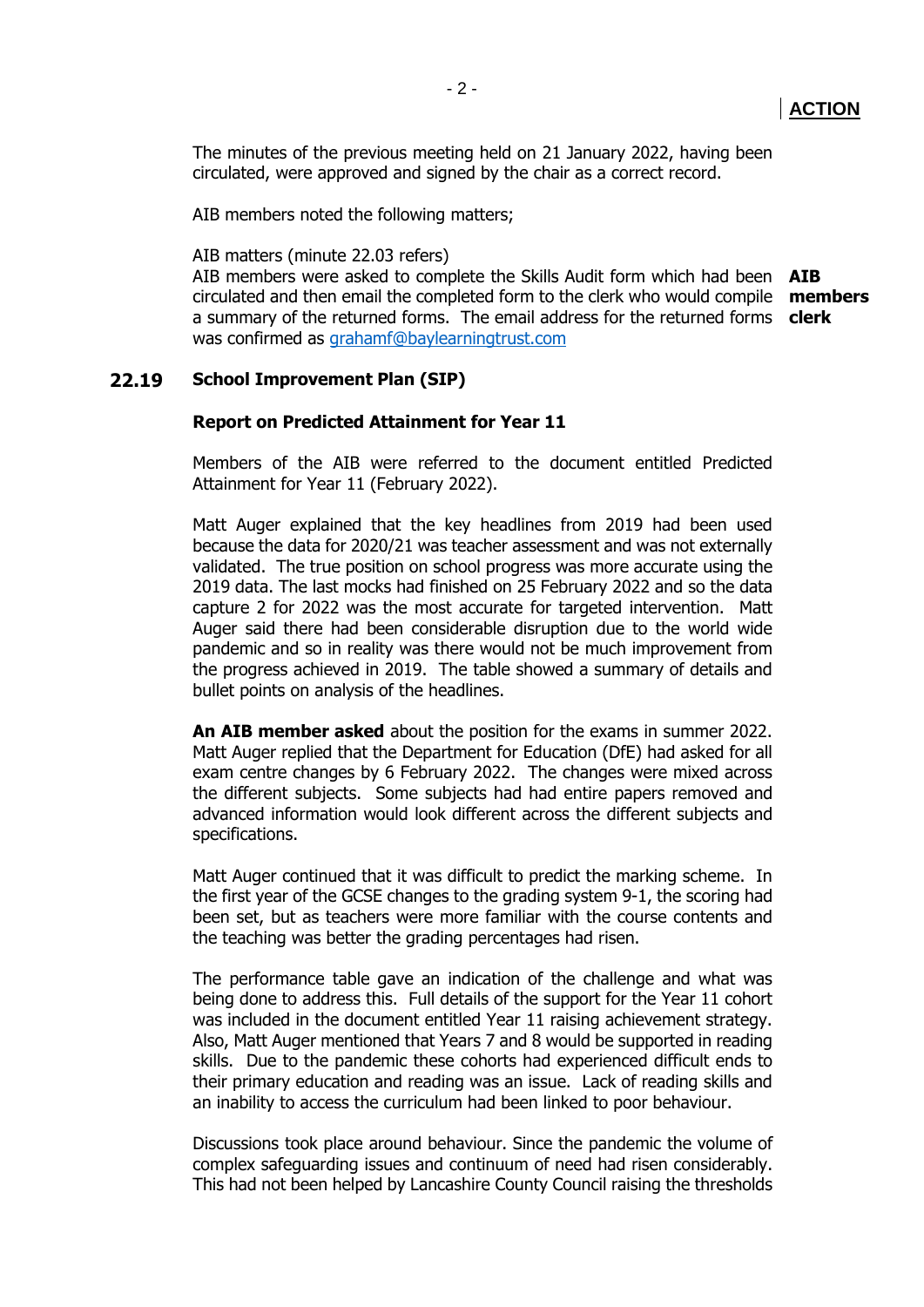for support. The strategy for the use of funding through the Pupil Premium Grant (PPG) and Covid Catch Up funding had been very carefully thought out.

**Members of the AIB agreed** that the table of data on predicted attainment for Year 11 was extremely useful. **An AIB member sought clarification** on Progress 8 headlines. Matt Auger explained that broadly speaking 0 was the national average for similar pupil profiles. A minus number indicated a lower score against the national average for similar pupil profiles whilst a plus indicated a higher score against the national average for similar pupil profiles. Achievement was a vital issue for the school and in order to improve progress a vital part of accessing the curriculum was confidence and a rise in reading abilities.

The next item of discussion was deemed confidential and minuted as such.

#### **Year 11**

The broad headline was the requirement of a significant drive forward of progress. Matt Auger shared with members of the AIB, that the Year 11 were extremely focussed. Updates on the weekly revision sessions on offer were posted on the school website. Referring to the document entitled, Year 11 raising achievement strategy **an AIB member asked** if the dedicated Year 11 revision area on the school website had a hit counter. Matt Auger confirmed that there was a hit counter. All Year 11 pupils had revision guides which had been purchased through PP and Covid Catch Up funding. The pupils were engaged in the revision sessions on offer and there had never been a higher number of pupils accessing revision sessions after school. This could be attributed to Covid but also a testament to the huge effort made by staff.

The first round of mock exams had taken place and from next week full revision programmes would be introduced for the summer term. During the first week of the Easter holidays there would be revision sessions and staff had volunteered to run these sessions. **An AIB member asked** if staff would be paid to carry out these sessions. John Cowper replied that these sessions were run on a voluntary basis and staff were happy to do this. There was a planned timetable for English, maths and science revision sessions at the end of the day. Attendance was optional, but pupils were strongly encouraged to attend. There was a shift in culture and pupils were engaging in the opportunities provided. John Cowper added that there was a contingency of 20 hours directed time that could be factored in if it was required.

**An AIB member commended** the enthusiasm of the staff and how it was necessary to rely on their good will, when the majority of all teachers worked more than their directed time.

Matt Auger was thanked for his comprehensive report.

#### **Update on Behaviour and Attendance**

AIB members were referred to the Behaviour and Attendance report that had been circulated prior to the meeting.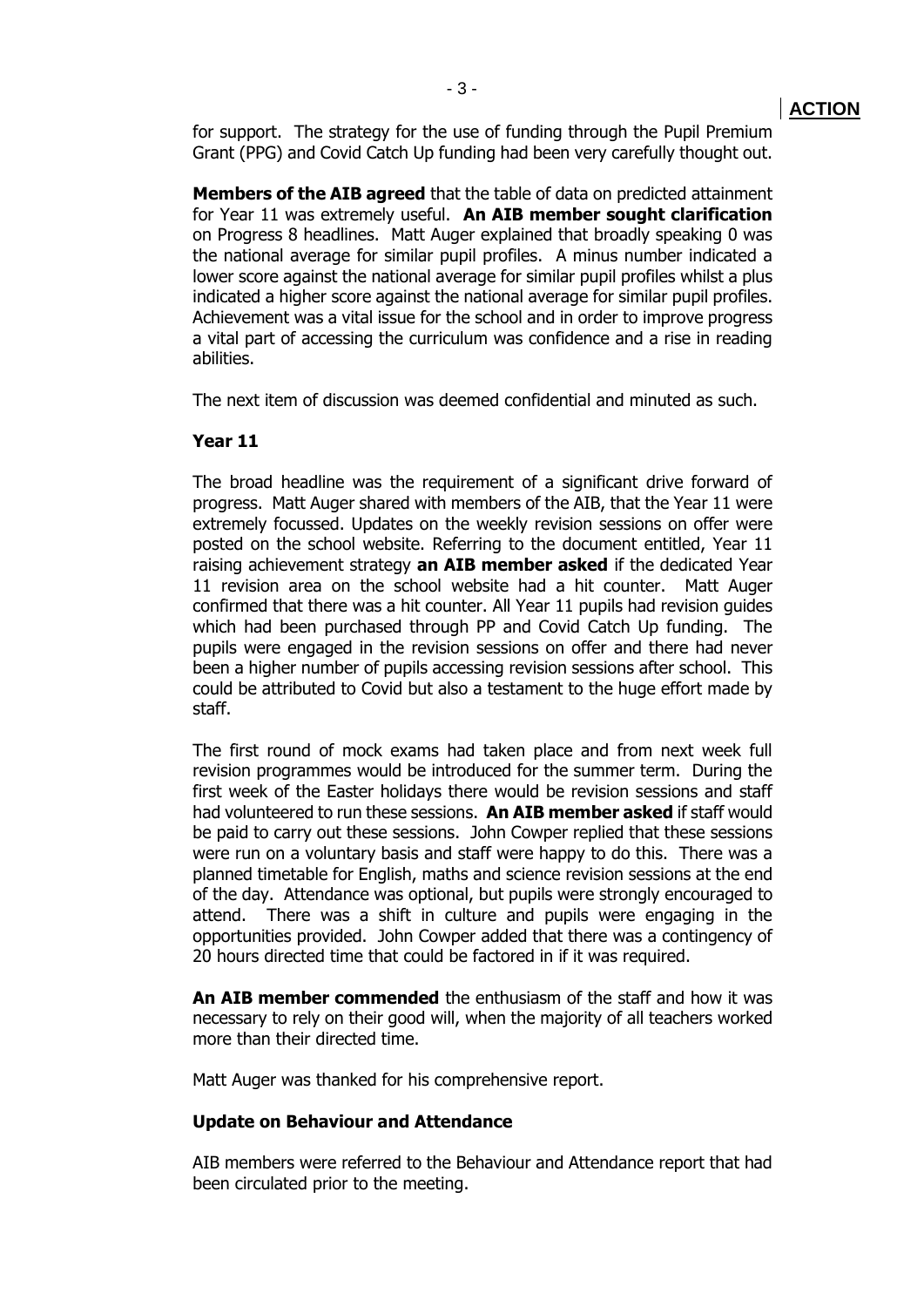It was agreed that comparing Spring Term 1 2021 with Spring Term 1 2022 had no value because the school had been shut during the former due to Covid.

The number of fixed term exclusions during Spring 1 2022 had been high but this reflected the collective raising of expectations. John Cowper explained that these figures could be lowered, by lowering expectations but that was not a long term solution. He continued that a number of Year 7 pupils were now causing concern and their needs were being carefully monitored. These young people and their families were being sign posted for support accordingly. **An AIB member queried** the issues. John Cowper explained that there had been vaping on the school site which resulted in fixed term exclusions, there had been disrespectful barging behaviour, refusing to follow instructions and general low level persistent disruptive behaviour.

The next item of discussion was deemed confidential and minuted as such.

Last Friday it had been necessary to permanently exclude a pupil. **An AIB member asked** where pupils went when they were permanently excluded. John Cowper replied the pupils would go to Chadwick High School alternative provision. Depending upon their age they would stay at Chadwick High School until they had completed their high school education or if younger they may be re-integrated in main stream schooling, but they would not return to Central Lancaster High School.

Attendance stood at 88.3% on 3 February 2022, which was close to the national average of 89.1%. Usually, the school was about 2% below the national average. This improvement was partly due to monitoring, compliance and national improvements.

An absence for Covid was previously recorded with an 'X', this had now changed to be recorded as an authorised absence. Unauthorised absences were still recorded at 'O'.

#### **Pupil Premium Grant**

The Pupil Premium Grant and the school led tutoring grant amounted to about £ ¼ m. At Central Lancaster High School this funding had been targeted to where it was specifically needed rather than being absorbed into the staffing budget which was the case in some schools. Matt Auger said that research by the Education Endowment Federation (EEF) had identified a course of action through cost impact and intervention. This research had been used by the school to target areas for specific intervention

**An AIB member asked** about the actions at the school and if they were whole school or Pupil Premium Grant pupils. Matt Auger replied that Year 7 maths intervention involved about 65% of the cohort so there was some flexibility.

**An AIB member enquired** how long the funding for intervention programmes would be in place. Matt Auger said the Covid aspect of the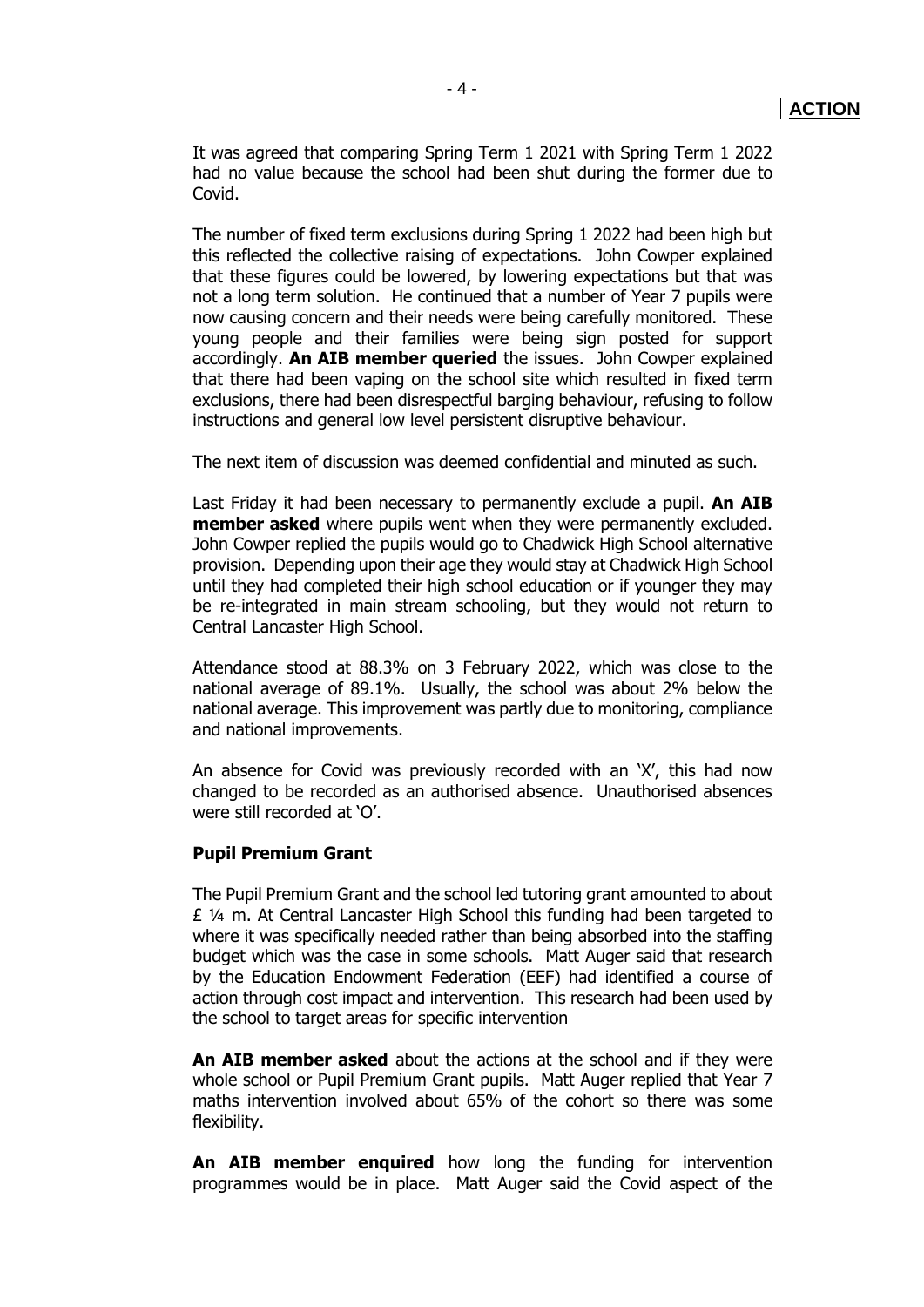intervention programmes would be until the end of this academic year. Established as part of the culture of the school was targeted support in literacy and numeracy for Years 7 and 8. As national testing had not taken place; the school had used Baseline GL assessments. This had flagged up that a significant number of Year 7 pupils did not have a firm grasp of phonics. The next layer of assessment included diagnostic details and clear intervention strategies to show the level of progress that was being made. Matt Auger said that during the week commencing March 7 all intervention programmes would be fully up and running.

**An AIB member sought clarification** on the details of the assessments. Matt Auger replied that the GL assessment had a pathway and took into account attitudes towards school and academic abilities. Attitudes had improved, there had been a shift in attitudes following significant investment and distinct intervention.

**An AIB member asked** where the intervention would be targeted. Matt Auger replied that initially the primary focus was Year 7 and Year 8 and Year 11. Year 11 was for exams and Year 7 and Year 8 was to address low basic skills. These year groups would be prioritised first although it was recognised that Year 9 and Year 10 may need intervention later.

**An AIB member queried** who had written the programme of support. John Cowper replied that he and Matt Auger had written the programme which had been led by Amy Newsham. (Currently, she was on maternity leave.) Matt Williams had been operational lead and Anne Rickards had provided excellent input in relation to Special Educational Needs and Disabilities (SEND). John Cowper added that Anne Rickards's support was provided through Trust funding.

John Cowper said the library was up and running and had opened that week. **An AIB member enquired** if the library would have an increased book supply. John Cowper confirmed that would be the case and assistance had been provided from Ripley St Thomas CoE Academy on the infrastructure as a functioning library. He continued that the functioning library was a huge asset to the school.

#### **Parental Voice Questionnaire**

John Cowper explained that a parental questionnaire had been carried out during the last academic year.

**An AIB member commented** that it was important to carry out the parental questionnaire for current views on the school community, homework, behaviour, learning in lessons, safety and communications.

After some discussion **AIB members agreed** that it would appropriate for parental questionnaire to be conducted on an annual basis in half term 6 and analysis of the comments could be made at the end of the summer term and before the start of the next academic year. Internal staff and pupil questionnaire would be conducted in-house in October on an annual basis.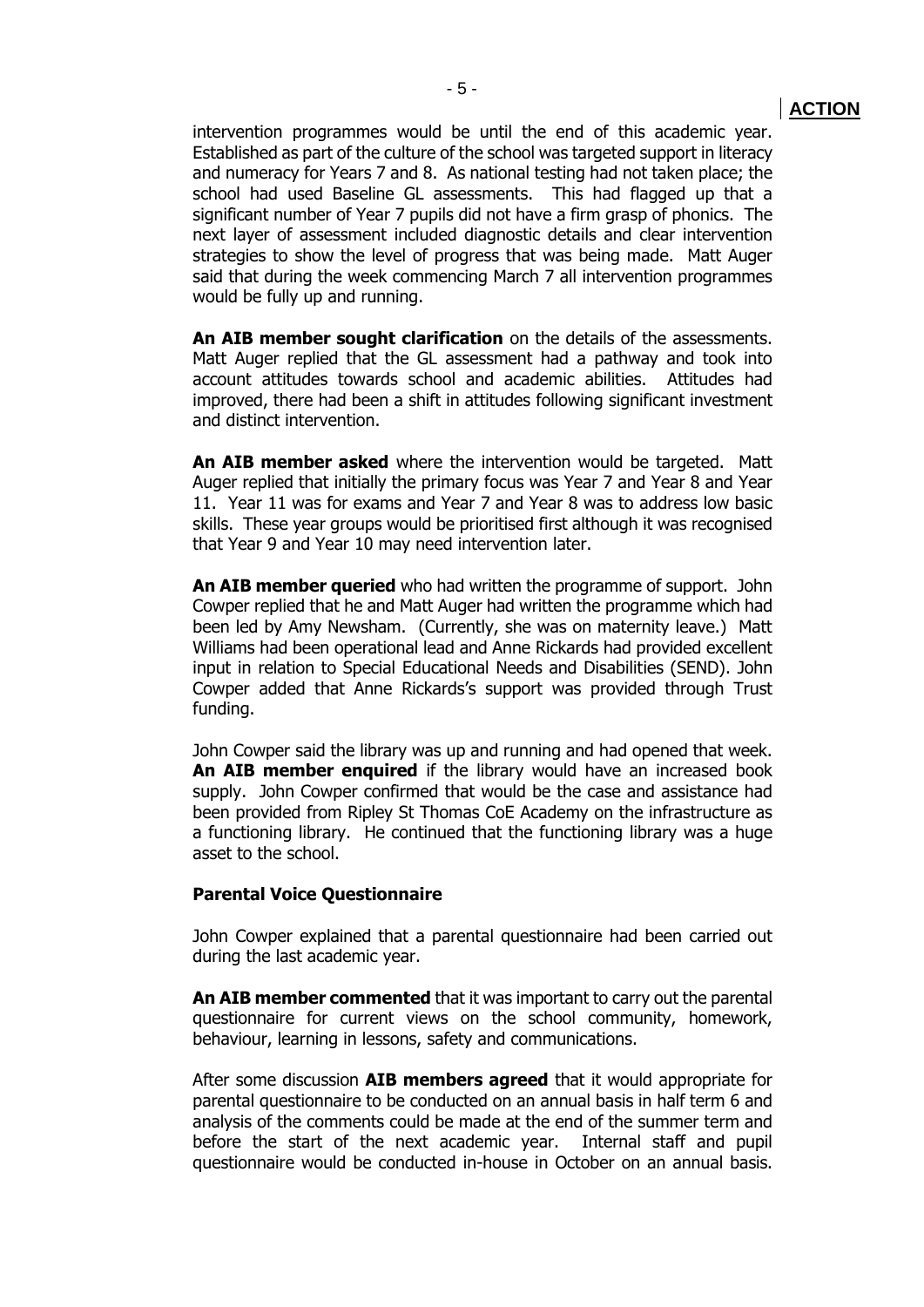By carrying out the questionnaires on an annual basis at the same time each year it would be possible to carry out like for like comparisons.

Going forward John Cowper said, he hoped to move towards wider consultation opportunities by liaising with primary schools and opening communication with parents and pupils in Years 3,4 and 5.

**An AIB Member asked** about the views of the School Council. John Cowper replied that there was a Pupil Wellbeing group and this was aimed at improvement rather than a means for complaint. This approach was linked with the staff wellbeing.

#### **Staff Wellbeing**

Staff wellbeing meetings minutes, staff workload/wellbeing actions and an Edurio staff working conditions and wellbeing survey were shared with members of the AIB. These had been circulated prior to the meeting.

The staff workload/wellbeing actions included a list of actions implemented to address workload/wellbeing since September 2022. Consultation feedback had meant that lesson observations continued, but work scrutiny and pupil voice had been paused.

The Edurio survey did not offer an opportunity to state that the school responded to the Unions.

**An AIB Member asked** how many staff had completed the survey. John Cowper replied that there had been 29 responses which was about a third of the staff. There had been lots of change over 6 years and greater accountability with increased expectations were now in place. The structures and provisions were in place to support colleagues. Directed time was in line with appropriate levels together with teacher appraisals. A programme of CPD and improved practice were areas to address. A revision to the marking schemes had been devised to support wellbeing. Reviews last year had focussed on behaviour, safeguarding and SEND.

Where lesson observations had highlighted areas to develop, videos and resources to address the gaps had been signposted, together with links to the National College for School Leadership (NCSL) website. The reality and perception of CPD by some staff was very different. **AIB members noted** that there were a couple of staff who had responded negatively to the survey but on the whole the survey was balanced with some good points.

**An AIB member sought clarification** about a reference to knives and weapons. John Cowper responded that it referred to a historical permanent exclusion. He continued that should there be any risk to staff appropriate action would be taken immediately.

**An AIB Member enquired** if an action plan would be produced in response **John**  to the staff survey. John Cowper confirmed that it would and an update would **Cowper**be provided at the next meeting.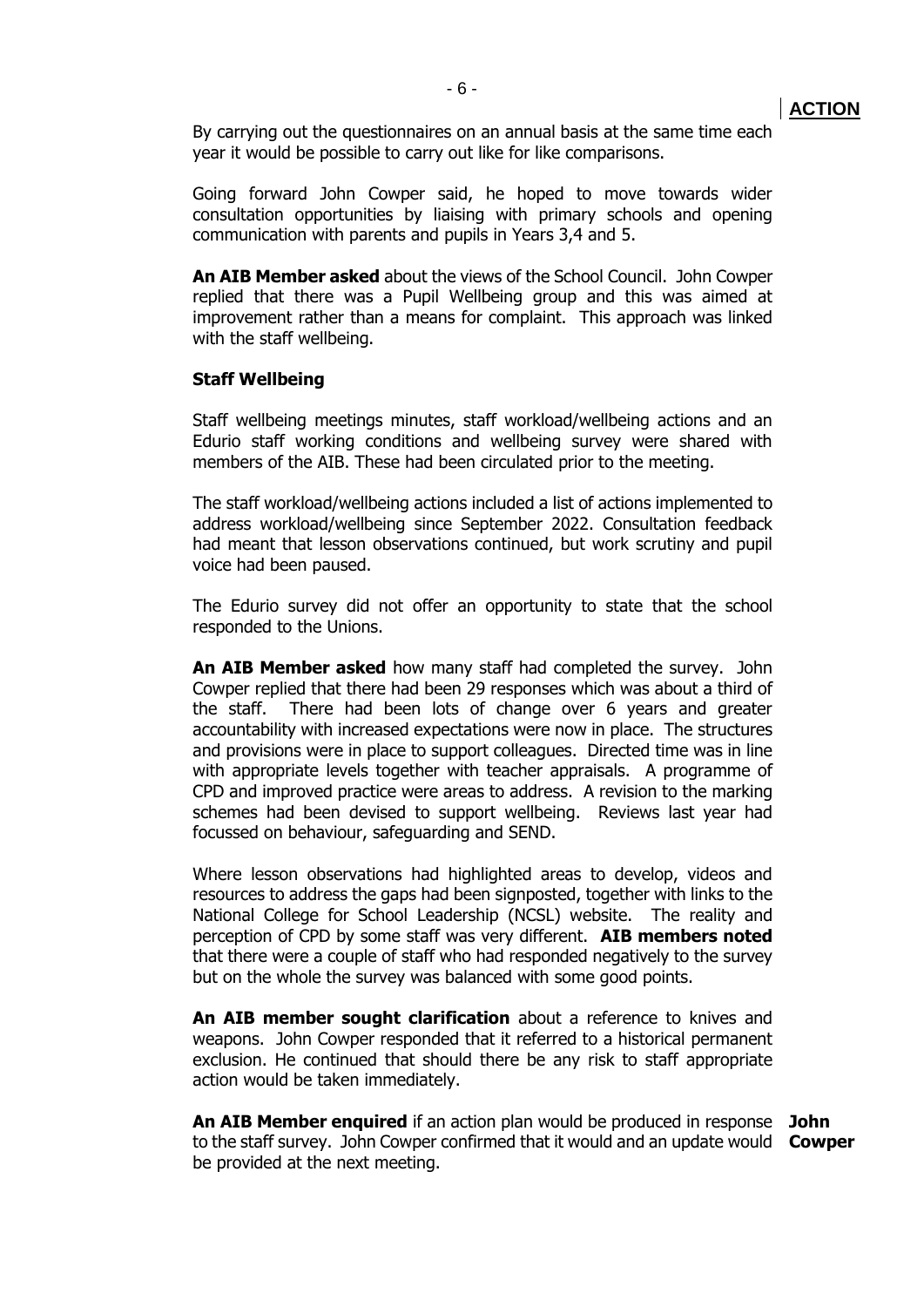## **22.20 Safeguarding**

John Cowper confirmed that three members of staff had completed Designated Safeguarding leadership training and this was refreshed at least every two years. The safeguarding and child protection policies were in place, reviewed annually and actively shared with staff. A record of staff safeguarding training had been circulated prior to the meeting.

Sally Kenyon the CEO of the Bay Learning Trust had carried out a safeguarding **John**  audit earlier in the day. A checklist had been complied and this would be **Cowper** shared with members of the AIB.

Matt Williams had carried out a safeguarding audit in June/July 2021. On the recommendations in his report, monitoring and actions had been put in place. Victoria Crossman was the named DSL, with Deputy DSLs trained and identified as Mike Aldren and Matt Williams.

Members of the AIB were grateful for the update on safeguarding and approved the updated Safeguarding Policy.

## **22.21 Unavoidable School Closures**

There had been no unavoidable school closures since the date of the last meeting.

#### **22.22 Educational Visits**

The Principal reported details of the following proposed educational visits which were considered and approved;

Type A Visits

- 21 March 2022 Dukes Theatre, Lancaster 19 Year 9 pupils (Arts Awards)
- 24 March 2022 More Music, Morecambe 10/15 Year 9 pupils
- 1 November 2022 Palace Theatre, Manchester 40 pupils.

## **22.23 Self Evaluation Summary**

The self evaluation summary was in the process of being rewritten with the **John**  help of Phil Walmsley. This together with the School Improvement Plan would **Cowper** be shared with Board Members at the next AIB meeting to be held on 26 April 2022.

#### **22.24 Update from Anne Rickards on Virtual Schools Enquiry**

In the absence of Anne Rickards, it was agreed that this item would be added **clerk** to the agenda of the next meeting.

#### **22.25 Risk Register**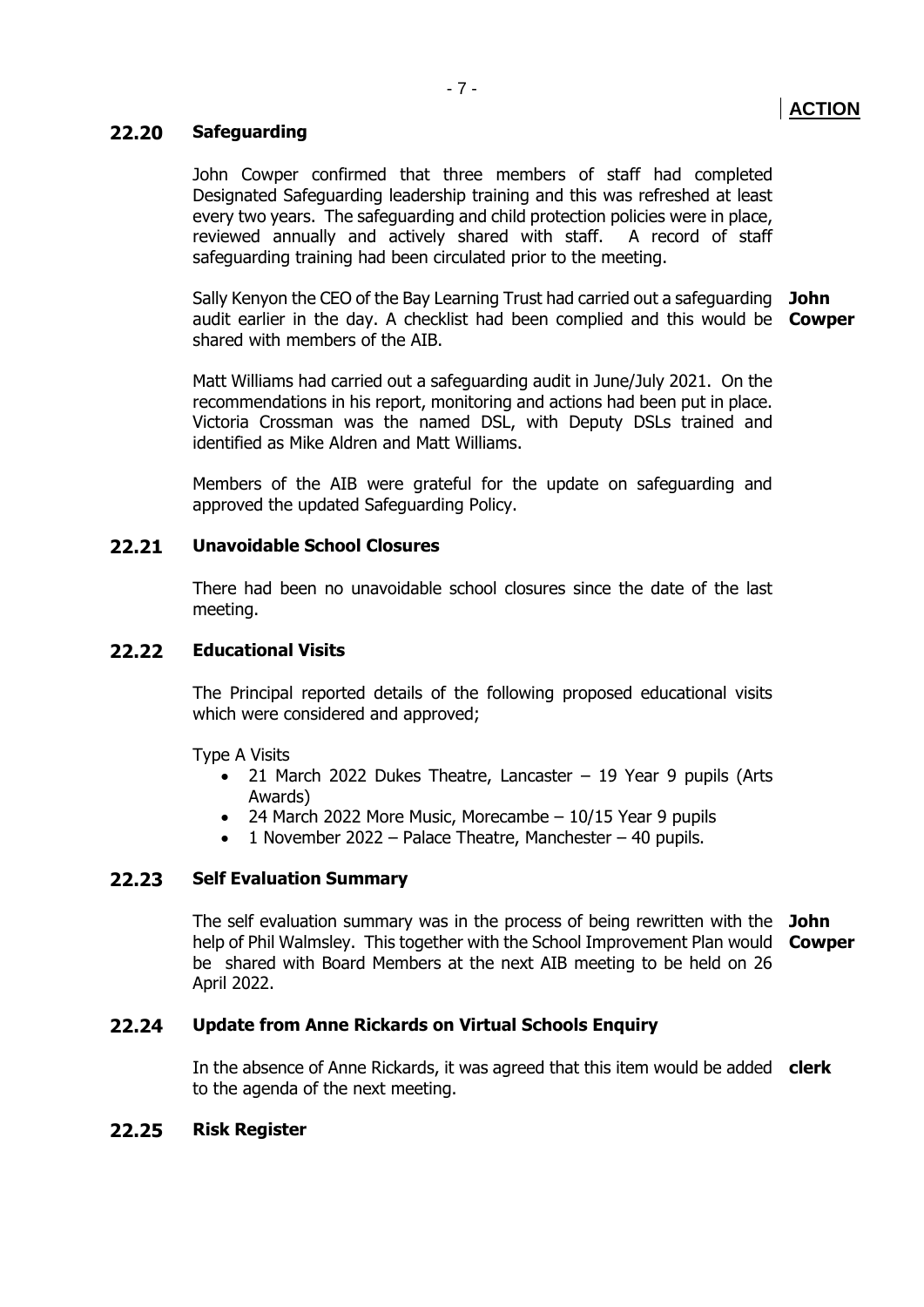# **ACTION**

**All** 

Board Members agreed to review the documents below prior to the next AIB meeting, where they would be discussed and approved subject to any amendments.

- Lockdown Procedure
- Business Continuity Plan for Disaster Recovery in the event of a Critical **Members** Incident.

Currently, the risk register was being updated to include site specific **John**  information together with telephone lists and room plans. A Lockdown **Cowper** procedure practice would be carried out and reported to the Board Members at the meeting to be held on 26 April 2022.

## **22.26 Finance Compliance**

#### **In Year monthly accounts**

Natasha Bilsborough referred to the document, Month Ending January 2022.

She made the following observations;

- The second payment of £8k of Pupil Premium Grant had been received.
- The school led tutoring payment of £8k was expected
- Recover premium was £31,828
- Lettings were busy with a potential new weekly letting from The Pauline Quirk Academy, that would run for 44 weeks of the year.
- A new software called school hire.co.uk had been purchased. This was used by other schools in the Trust. The new software would free up office staff time. Payments would be made online before the bookings took place. The software company took 4% of the booking fee.
- Investigations into the site team hours would begin to look at receiving value for money and a more efficient way of managing lettings.
- Catering income was down and running at a loss due to a number of factors such as pricing, costing of meals, theft and staff training.
- The original catering budget had been set at £115k, to date it was £19k. There was a forecast of a further £35k income for the rest of the year. The budget would be missed by a total of £60k.
- Peripatetic music income was down. The actual income to date was £1,700. This was due to the rise in pupil premium children taking the lessons. A portion of this had been budgeted for in the pupil premium plan. The original budget had been set at £12K.
- There had been a cross over period from Jayne Thompson leaving to Danielle Wynne commencing employment as the Finance Assistant. This cross over had meant there were some payments to chase up, amounting to approximately £4K up until Easter.
- The budget had been increased to allow for 5 permanent exclusions at a cost of £25K in reduced revenue.
- Supply insurance claims, from the current claims being processed, had been estimated at approximately £10K. The long term supply positions were not cover for absence staff. It had been estimated to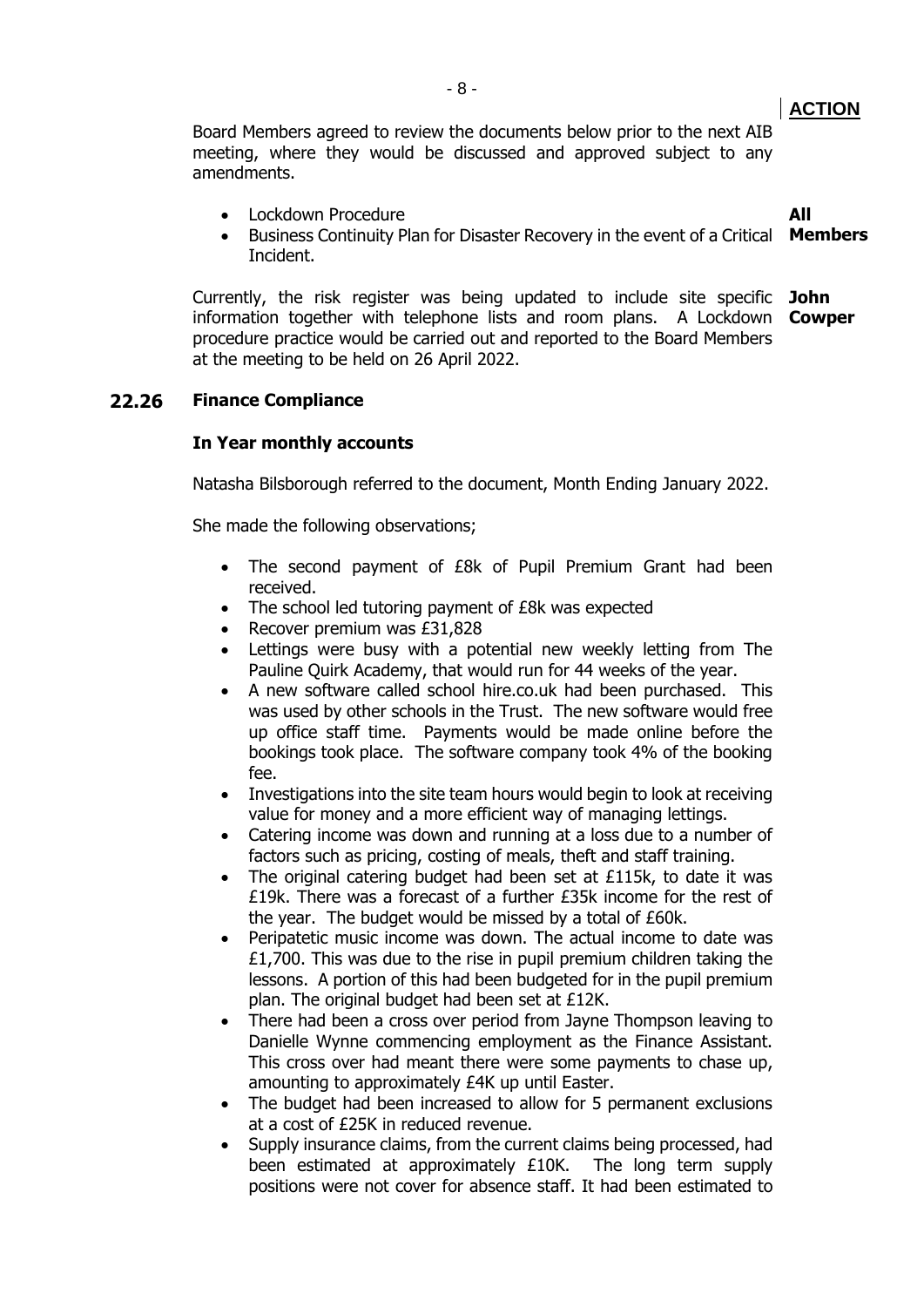achieve budget of £25K, depended upon meeting the conditions of the insurance, such as teaching staff being off for more than 10 days.

#### **Expenditure**

- Catering costs budget was £75K with an actual cost to date of £39K as of January 2022. An additional spend of £51K had been forecast. This would be over budget for the rest of the year. Currently the ratio was £7.5K per month with £4/5K income.
- Supply costs were overspent. The budget had been set at £40K, the actual spend to date at the end of January was £67K. Some of this would be offset by staff savings.
	- Supply bills, not including VAT were as follows;
		- ➢ November £19K
		- ➢ December £16.5K
		- ➢ January £29K
- Supply was in high demand and different suppliers were being used and the fees varied.
- Based upon supply to date, a further £135K had been forecast for the year. The core spend was driven around five long term teaching positions.
- Energy costs were also rising and additional expenditure was being forecast. Increased costs in electricity in November amounted to £5k based on September/October to January monthly bill of £8.5k. This was likely to increase further.

It was likely that the in year deficit would be £195K, when added to the brought forward deficit of £114K this would give a carried forward deficit of £310K.

## **Catering Report**

The document entitled, Catering report Based on Financial information at January Month End had been circulated prior to the meeting. **A Board Member enquired** if the review was still on going. Natasha Bilsborough confirmed that the audit had been carried out by Rachel Myers, of RPJE Group, Facilities and Foodservices Consultancy.

The next item of discussion was deemed confidential and minuted as such.

Matt Williams had organised the introduction of the National School Breakfast programme which was going well. At this stage there was no data available on the uptake and whether it was having an effect on reducing the number of lates.

Natasha Bilsborough was thanked for her presentation.

## **22.27 AIB Training**

As agreed at the beginning of the meeting, AIB members would complete the **All AIB**  Skills Audit form and email the completed form to the clerk who would compile **Members**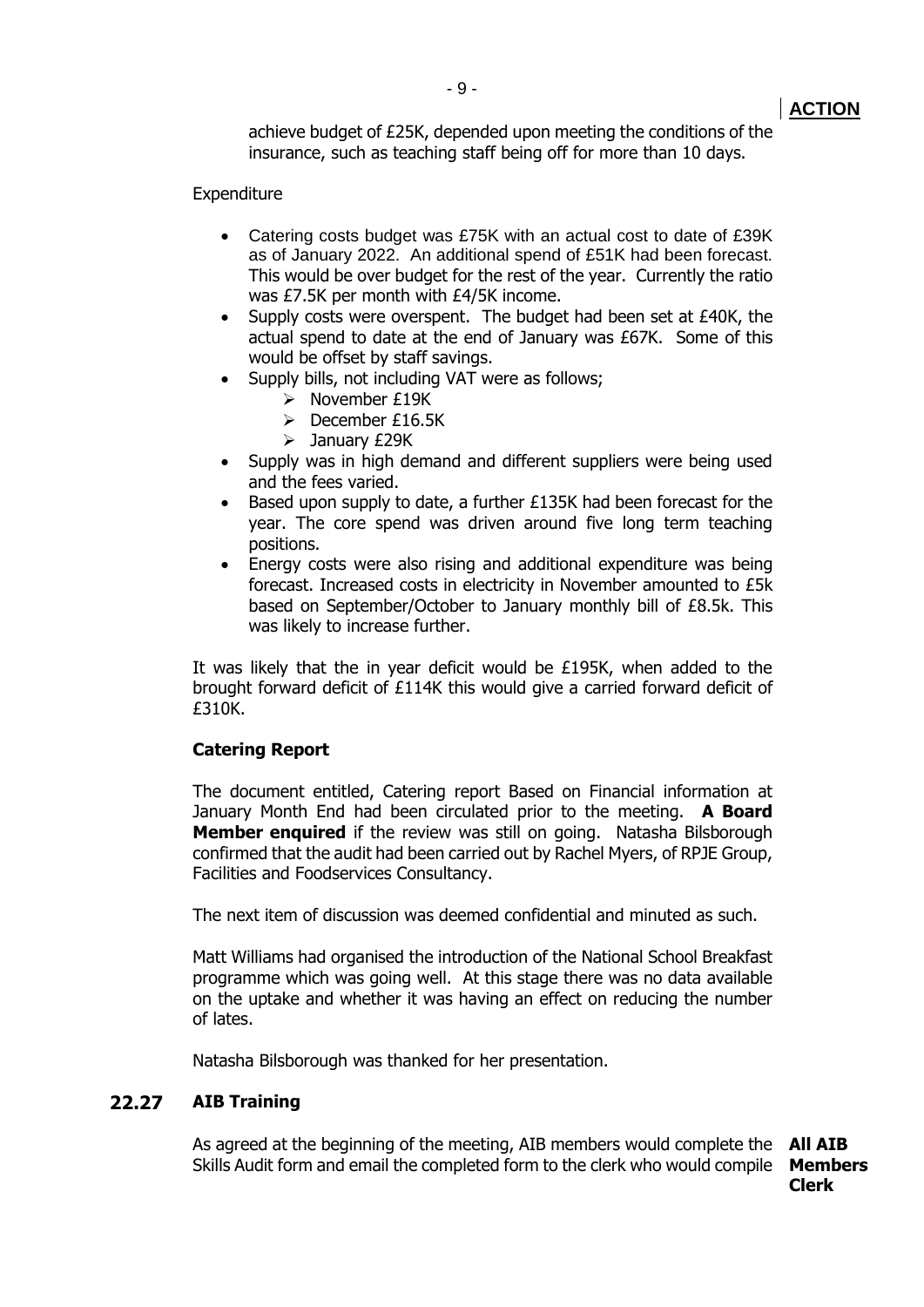**Clerk**

a summary of the returned forms. The email address for the returned forms was confirmed as [grahamf@baylearningtrust.com](mailto:grahamf@baylearningtrust.com)

## **22.28 Any Other Business**

John Cowper mentioned that he was looking to implement a programme of work to improve the fabric of the buildings to make the school site look cleaner, tidier and more appealing. **A Board Member enquired** if the National Schools rebuilding programme had been approached. It was confirmed that the school had registered with the programme.

## **22.29 Confidentiality**

The committee confirmed that all matters discussed at the AIB meetings were confidential.

It was agreed that parts of item number 22.19 and 22.26 were deemed to be of a confidential nature and were minuted as such.

#### **22.30 Date and Time of Next Meeting**

The pattern of proposed dates and times for future meetings had been **All Board**  circulated prior to the meeting. **Members**

# **Summer Term**

- **Tuesday 26 April 2022 at 3:45pm**
- **Tuesday 14 June 2022 at 3:45pm**

The chair thanked everyone for their attendance and input and closed the meeting at 6:10pm.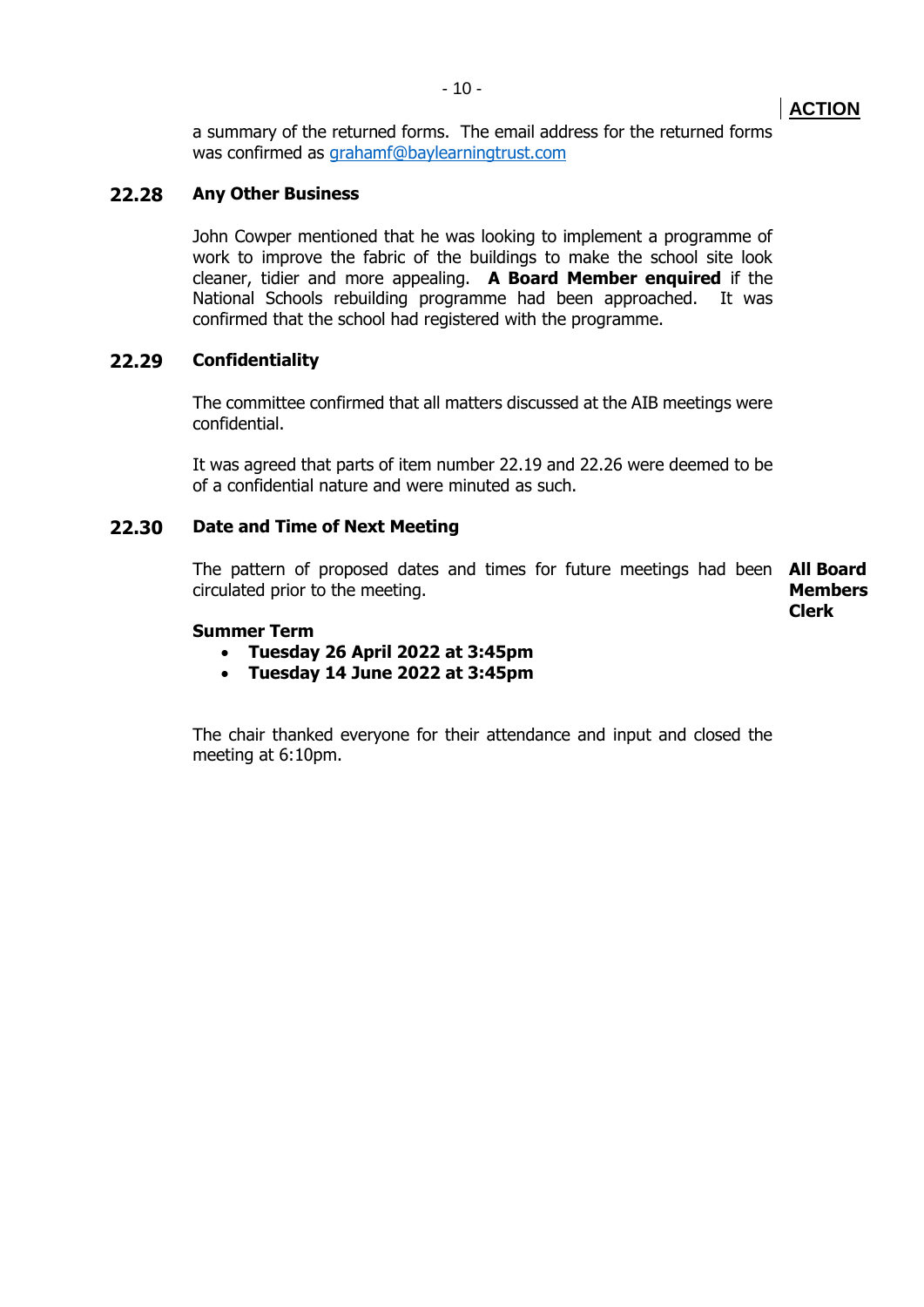

# **CENTRAL LANCASTER HIGH SCHOOL ACADEMY IMPROVEMENT BOARD**

# **CONFIDENTIAL ITEMS**

Minutes of the meeting of the Academy Improvement Board held at the school on Friday 21 January 2022 at 3:45pm.

| 22.19 | <b>School Improvement Plan (SIP)</b>                                                                                                                                                                                                                                                                                                                                                                                                                                                                                                                                                        |  |
|-------|---------------------------------------------------------------------------------------------------------------------------------------------------------------------------------------------------------------------------------------------------------------------------------------------------------------------------------------------------------------------------------------------------------------------------------------------------------------------------------------------------------------------------------------------------------------------------------------------|--|
|       | An AIB member enquired about Ebac. John Cowper explained that the<br>government had an ambition for 75% of the national cohort to follow the Ebac<br>pathway. This was made up of English, maths, science, MFL and humanities.<br>Ofsted inspections would look at the Ebac details but would make no<br>judgement. Universities did not specify that Ebac was a requirement. The<br>school was focussed on providing the right advice and guidance for pupils and<br>their individual success was a priority. The Ebac uptake was quite low at 4%<br>in 2019 and 6% of the current cohort. |  |
|       |                                                                                                                                                                                                                                                                                                                                                                                                                                                                                                                                                                                             |  |
|       | Phil Walmsley was working with John Cowper to update the SEF. One area<br>that had been identified was to ensure the MFL curriculum was fit for purpose<br>and engaged the pupils. Currently the uptake for MFL was low. An AIB<br>member queried the specifications for MFL. Matt Auger replied that the<br>requirement was a modern or ancient language. Spanish would be<br>acceptable, but the cost implications were too high and the school was not in<br>a position to offer Spanish, available resources were necessary elsewhere at<br>the moment.                                 |  |
|       |                                                                                                                                                                                                                                                                                                                                                                                                                                                                                                                                                                                             |  |
|       | <b>Update on Behaviour and Attendance</b>                                                                                                                                                                                                                                                                                                                                                                                                                                                                                                                                                   |  |
|       |                                                                                                                                                                                                                                                                                                                                                                                                                                                                                                                                                                                             |  |
|       | The fixed term exclusions data for September to February 2021/2022 included<br>57 pupils being excluded on 177 occasions.                                                                                                                                                                                                                                                                                                                                                                                                                                                                   |  |
|       |                                                                                                                                                                                                                                                                                                                                                                                                                                                                                                                                                                                             |  |
|       | An AIB member asked if the message about behaviour expectations was<br>getting through to the pupils. John Cowper explained that the situation was<br>improving but external factors were a challenge, also the pastoral structure<br>needed adjustments. John Cowper said that he was exploring a model of<br>non-teaching Head of Years, but this had cost implications and often this shift<br>in responsibility was not always welcomed.                                                                                                                                                |  |
|       |                                                                                                                                                                                                                                                                                                                                                                                                                                                                                                                                                                                             |  |
|       | Some teachers found some pupils much more challenging than their<br>colleagues did and when there was a disconnection in class the situation was<br>eased when the pupils were out of the classroom. This reflected in the use<br>of non-negotiables where colleagues were consistent with non-negotiables<br>the situation was eased.                                                                                                                                                                                                                                                      |  |
|       |                                                                                                                                                                                                                                                                                                                                                                                                                                                                                                                                                                                             |  |